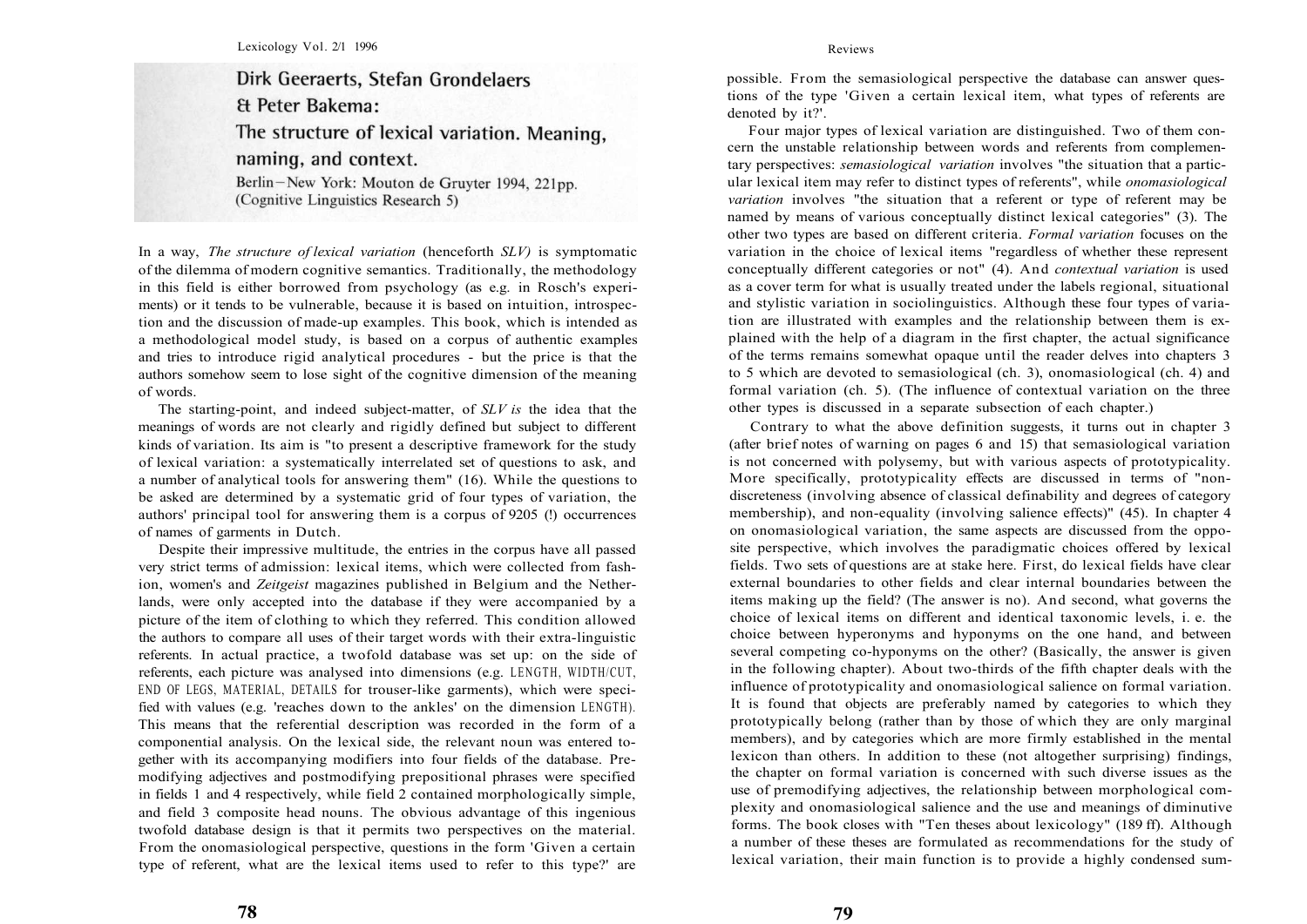mary of the authors' argument and their main results. It is emphasized once more that studies of lexical variation should distinguish between the four types of variation outlined above. Non-discreteness of boundaries and non-equality of members are regarded as important features of single lexical items and of lexical fields, both from a semasiological and from an onomasiological perspective. The authors argue that the notion of a basic level of categorization should be treated with caution (for a number of counter-arguments see below). The discussion of formal variation is seen to have produced two sets of results: as far as the choice of lexical items is concerned, language users show preferences for certain lexical items characterised by a high entrenchment value and for those categories of which the referent is a central rather than a marginal member (these points are also taken up below); with regard to the grammatical and morphological structure of expressions, it is claimed that dimensions and attributes intrinsic to a cognitive category are less likely to be expressed as modifiers than accidental ones are, and that highly entrenched cognitive categories have a better chance of being rendered linguistically by morphologically simple nouns than less entrenched ones do. Finally, it is proposed that in the study of contextual variation both user-related and use-related parameters such as the personal characteristics of the speaker, the context and the situation should be taken into account.

*SLV is* an uncommonly systematic and scrupulous book. It is structured according to a very careful global design. Great pains are taken to safeguard the terminology and argumentation against unwarranted interpretations. Explications, qualifications and justifications of procedures and results abound. Presumably one reason for the writers' meticulousness (or rather the writer's, since the text of the book was composed by Dirk Geeraerts alone) is their ambitious aim to convince lexicologists of all persuasions of the need to recognize the four types of lexical variation they propose.

A related point is that since the book is meant to cover new methodological ground, the details discussed require a considerable technical depth. While it must be emphasized that even the most technical passages are presented with remarkable lucidity and transparency, it cannot be denied that the reader sometimes has a hard time following the train of thought. In order to demonstrate very briefly how the fine notional and terminological distinctions and the changing perspectives can contribute to confusing the reader, let us assume one wanted to recapitulate on the notion of 'semasiological non-equality'. Consulting the index of subjects one finds no references to pages in the text, but is only referred to the entry on 'Semasiological salience', which in turn refers to the entries on 'Extensional salience' and Tntensional salience'. Pursuing these references further the reader then finds out that the text passages relevant for the former index entry can be found under the more familiarsounding entry 'Degrees of representativity', and for the latter under the similarly well-known term 'Family resemblance structure'. What this series of references seems to reflect is the authors' wish to refine the terminological apparatus deemed necessary for the study of lexical variation, but it also gives an indication of the price they have to pay.

The core of *SLV is* a refined version of the prototype theory of categorization. The major aspects of this approach were developed in earlier articles by Geeraerts (1988, 1989) and are outlined again in the second and third chapter (37 ff, 45 ff), accompanied by a strong commitment to a cognitive orientation. However, in spite of the undisputedly cognitive aspects involved in prototype theories of categorization, it is far from obvious where other cognitive facets of the volume are to be found. Major pillars of the research in cognitive linguistics, such as the role of perception, attention allocation, metaphors and image-schemata in the structure of language, are notably absent from the book. The neglect of perceptual phenomena (e.g. the importance of *gestalts*  and perceptually salient attributes for cognitive categorization) is all the more astonishing when one considers that the method of the book depends on pictures of objects.

There are a number of other observations which contribute to the impression that the cognitive tendency of the book is less pronounced than the authors themselves seem to feel. To begin with, it is explicitly mentioned in the first chapter that the onomasiological perspective involves "the choice of a *conceptual category* for identifying or describing the referent" (7; emphasis added). However, when it comes to discussing onomasiological variation in greater detail, the cognitive or conceptual system does not seem to feature prominently. Of course it could be argued that all manifestations of variations that are discussed in the book ultimately concern this mediating system. Yet if this is what the authors intend to convey, their purpose is sadly concealed by the flood of scores and numbers representing comparisons between configurations of extra-linguistic features and occurrences of lexical items.

In this connection it is also worth drawing attention to the conspicuous absence of the term *attribute.* As is well known, the notion of attributes has been part and parcel of descriptions of cognitive categories since Rosch's work in the seventies. In *SLV* the term *attribute is* only used in a reference to Rosch's original studies (91). As for the preferred terms *dimension, value* and *feature,* it is rightly emphasized that the componential analysis employed has a referential status and must be "accepted as a preliminary but methodologically indispensable step of the semantic analysis" (38). However, the question then remains as to how the cognitive categories (which should have pride of place in a prototype theory of word meaning) are characterized, when only so-called "definitions" of lexical items (e.g. 61, 73 f, 78 ff) are offered for their description.

Two further points which are controversial from a cognitive-linguistic perspective, but also of interest to lexicologists in general, require a slightly more detailed discussion. First, the authors opt for a *"relativization of the basic level hypothesis"* (145, emphasis original). Although the basic level idea is perhaps less well known than the notion of prototypes, it will be recalled that in work by Berlin et al. (1974) and Rosch et al. (1976) it was claimed that things are preferably named by categories on a middle or generic level in taxonomies, where the largest numbers of attributes co-occur. Leaving aside quantitative details, one can describe the authors' case for a cautious interpretation of this hypothesis as a series of three steps:

**80**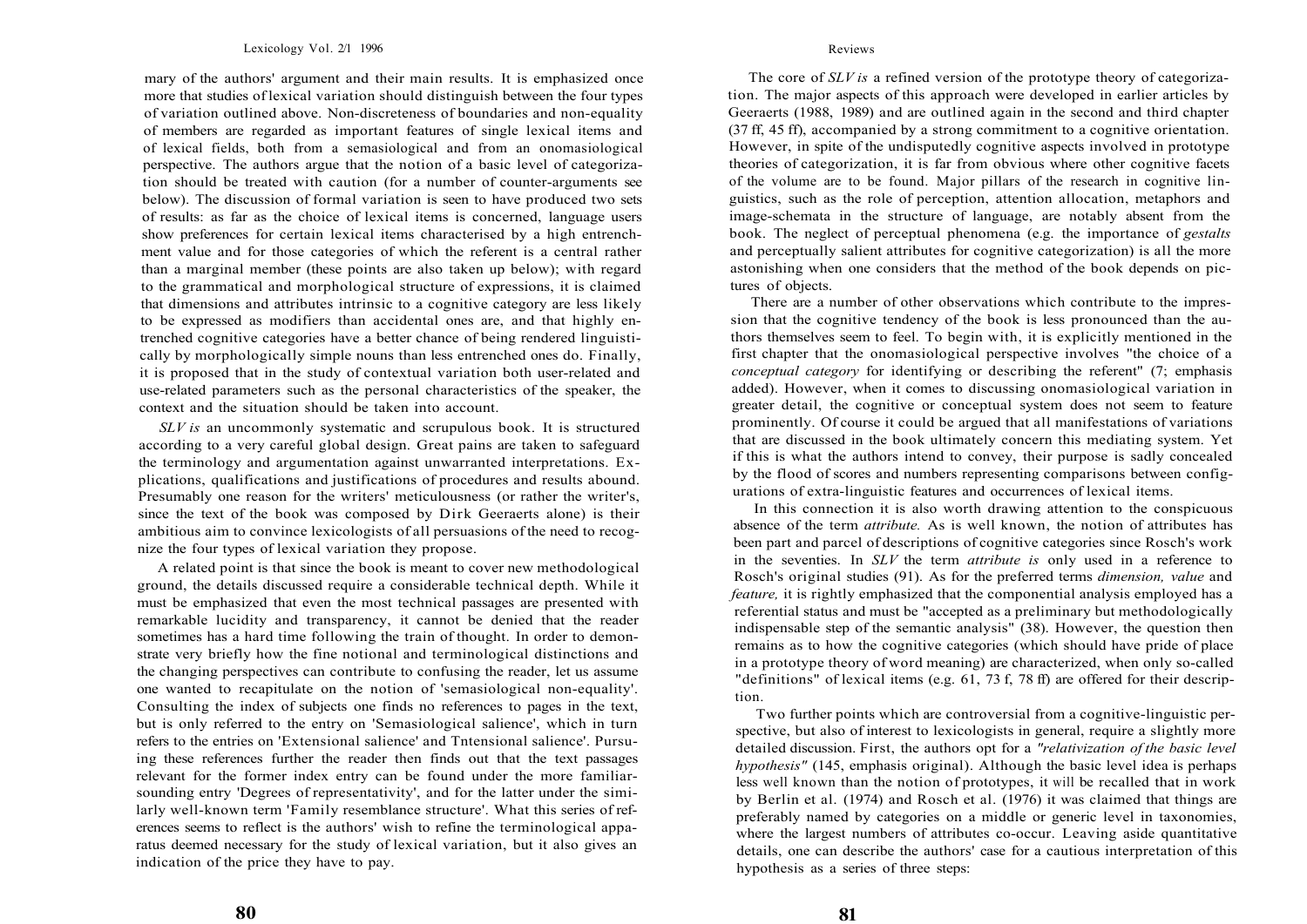- Firstly, the source of basic level effects is traced back to their notion of onomasiological salience, which in turn is equated with Langacker's notion of *entrenchment* (1987: 590- A lexical category is onomasiologically more salient, or entrenched, if it is more frequently chosen as a name for a particular type of referent than a competing category. For example, the category *car* is more entrenched than its superordinate *vehicle* on the one hand, or its subordinate *convertible* on the other. In the corpus of pictures and names of garments, entrenchment can be measured by comparing the frequencies of referents to those of lexical items, and vice versa.
- Secondly, it is argued that the basic level hypothesis implies two claims: first, among the different levels in a taxonomy, it is always the basic level that scores the highest entrenchment values; and second, the entrenchment values of categories on one level within a taxonomy should be roughly the same.
- And thirdly, both these claims are shown to be false. On the vertical axis in the taxonomy, the category *jeans,* which is considered a subordinate, boasts a higher entrenchment value than its superordinate basic level category *broek* ('trousers'). And on the horizontal axis, the subordinate category *rokje* ('short skirt') scores an entrenchment value which is ten times as high as that of its co-hyponym *klokrok* ('flared skirt').

In spite of its apparent conclusiveness, the author's argument should be treated with caution. To begin with the horizontal axis, the claim made in the second step that "the basic level hypothesis suggests that co-hyponyms should have entrenchment values of the same magnitude" (146) is not warranted by the original work in this field, but represents the authors' own interpretation of this research. In fact, it seems to be a rash reversal of the (authentic) claim that entrenchment values on different levels in taxonomies should differ (cf. 137). If, for example, we imagine someone wearing a short skirt which is also flared, it is hardly surprising that the lacking length of the skirt attracts the attention of the observer more readily than the unusual width. Taking the cognitive view of language seriously, one would expect the lexical items *short skirt* or *miniskirt* to be chosen more frequently in reference to such an article of clothing than the item *flared skirt.* (These reflections also show how the analysis could have profited from a consideration of aspects related to visual perception and attention allocation.) The problem on the horizontal axis, then, is that the premise of the whole argument seems unfounded.

The same problem emerges on the vertical level, but this time the misleading premise can be located in the third step of the argument. As explained above, the authors are led to their criticism of the basic-level hypothesis by their finding that the alleged subordinate category *jeans* has a higher entrenchment value than the alleged basic level category *broek.* Basically, however, there is nothing wrong with this finding. After all, entrenchment values are meant to measure onomasiological salience, and therefore the obvious conclusion is that *jeans* is more entrenched, or 'basic', than *broek.* The reason why the authors eschew this interpretation of their results is that the allocation of categories to taxonomic levels is carried out a priori on purely logical grounds:

in terms of class inclusion, it is of course true that all jeans are trousers, but not vice versa. In applying the principle of class inclusion, however, the authors overlook the highly significant fact that our cognitive system is not only governed by logical principles, but much more by cognitive abilities such as perception, attention-allocation and the formation of mental images. (See Ungerer  $\&$  Schmid (in press: chapter 2) for a more cognitively-minded approach to the notion of basic level categories.)

This brings us to the second point to be discussed before this review comes to a close. In chapter 3.2, the authors maintain that the lexical category *legging*  is amenable to a classical definition in terms of necessary and sufficient criteria, while at least some of the items *jack* ('informal jacket'), *colbert* ('formal jacket worn by men'), *blazer* ('formal jacket worn by women') and *vest*  ('cardigan') are not. As before, they rely on considerations of a logical rather than a psychological nature, discussing the generality and distinctiveness of definitions and the need to take lexical relations like partial synonymy and hyponymy (which are operationally defined by means of the corpus) into account. Although the evidence seems to be presented in a convincing and stringent way, one may perhaps still approach the issue with naive common sense and ask why it is that *legging* turns out to be a classically definable category, while the various types of jackets do not. (Despite its obvious importance, this question is not raised in the book.)

The material for answering this question is provided in *SLV* itself, though in a different section of the book. In discussing salience effects on word meanings in chapter 3.4, the authors examine the conceptual structure (or "semasiological structure" to be precise) of *legging* as compared to the jacket-like categories. Here it turns out that the category *legging* has an extremely consolidated structure which is dominated by the co-occurrence of the four distinctive attributes 'reaching down to the ankles or the calves', 'tight-fitting', 'made of elastic material' and 'without fastening on the end of the legs'. Out of the 110 examples of *legging* in the database, no less than 99 (i.e. 90%) concur with this set of attributes. The conceptual structures of the four jacket-like categories, on the other hand, are much more complicated and diversified. For example, for *colbert* and *blazer* not more than 46.1% and 24.7% respectively of the occurrences make up the prototypical core of the category which exhibits a maximal overlap of relevant attributes. The rest of the examples are distributed across other combinations of attributes in a decidedly scattered manner. In plain terms, what all this comes down to is that examples of leggings vary less than examples of colberts and blazers, and therefore it seems quite plausible that the lexical item *legging* lends itself more easily to a definition in terms of necessary and sufficient conditions than the items *colbert* and *blazer.* (Incidentally, one may doubt the validity of the procedure testing the classical definability after all, when one realizes (cf. Figure 3.2(1)) that the word *legging*  is also recorded in the corpus in reference to three items which reach down only to the knees and six items which are neither tight-fitting nor loose and are made of cotton rather than elastic material. These incompatibilities are ruled out by two argumentative steps called "quantitative and qualitative rein-